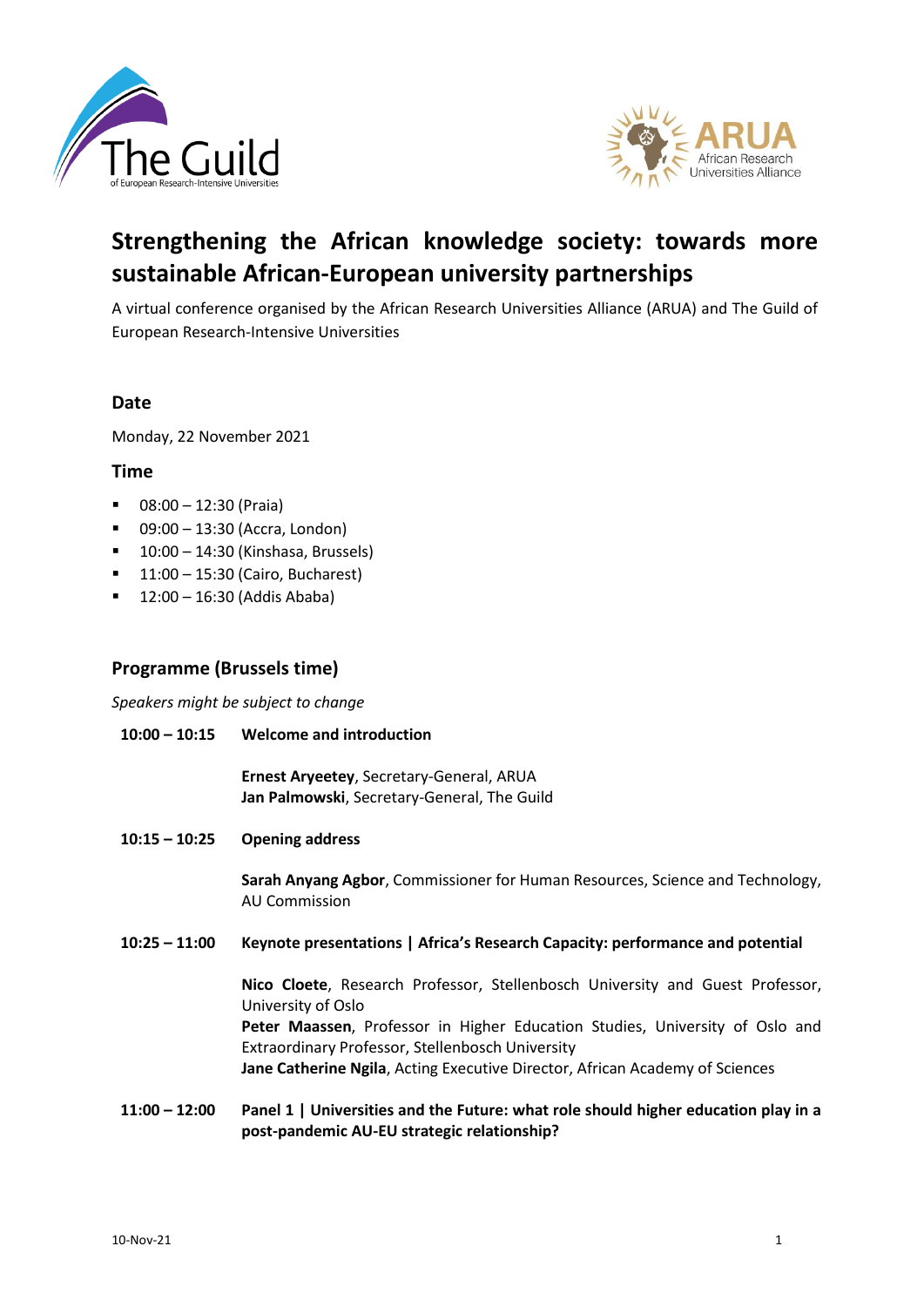



**Nana Aba Appiah Amfo**, Vice-Chancellor, University of Ghana **Adam Habib**, Director of the School of Oriental and African Studies, University of London **Barnabas Nawangwe**, Vice-Chancellor, Makerere University **Bernd Scholz-Reiter**, Vice-President for International Affairs, German Rectors´ Conference **Svein Stølen**, Rector, University of Oslo Moderated by '**Funmi Olonisakin**, Vice-President (Global Engagement), King's College London

#### **12:00 – 12:25 Break**

### **12:25 – 13:20 Panel 2 | Strengthening African Knowledge Societies Through University Research: state-of-play and way forward**

**Ama de-Graft Aikins**, British Academy Global Professor, University College London **Murray Leibbrandt**, Professor, University of Cape Town **Mwapatsa Mipando**, Dean, University of Malawi **Rhoda Wanyenze**, Dean, Makerere University Moderated by **Paul Garside**, Dean for Global Engagement (Africa and the Middle East), University of Glasgow

### **13:20 – 14:15 Panel 3 | Towards a New Research and Innovation Agenda: universities in AU-EU relations**

**Souad Aden-Osman**, Executive Director, Coalition for Dialogue on Africa **Carla Montesi**, Director for Green Deal, Digital Agenda, Directorate-General International Partnerships, European Commission **Mahama Ouedraogo**, Acting Director for Human Resources, Science & Technology, AU Commission **Maria Cristina Russo**, Director Global Approach & International Cooperation in R&I, Directorate-General Research and Innovation, European Commission Moderated by **Ernest Aryeetey**, Secretary-General, ARUA

#### **14:15 – 14:30 Closing remarks**

**Slim Khalbous**, Rector, Association of Francophone Universities **Njuguna Ndung'u**, Executive Director, African Economic Research Consortium **Jan Palmowski**, Secretary-General, The Guild

## **About The African Research Universities Alliance (ARUA)**

Composed of sixteen leading universities in Africa, ARUA aims to enhance research and graduate training in member universities through a number of channels, including the setting up of Centres of Excellence (CoEs) at its member universities. Addressing key challenges of Africa's sustainable development, ARUA CoEs are intended to be focal points for aggregating world-class researchers from member universities and elsewhere to undertake collaborative research in priority thematic areas while providing opportunities for graduate students from the region and elsewhere to work with the researchers.